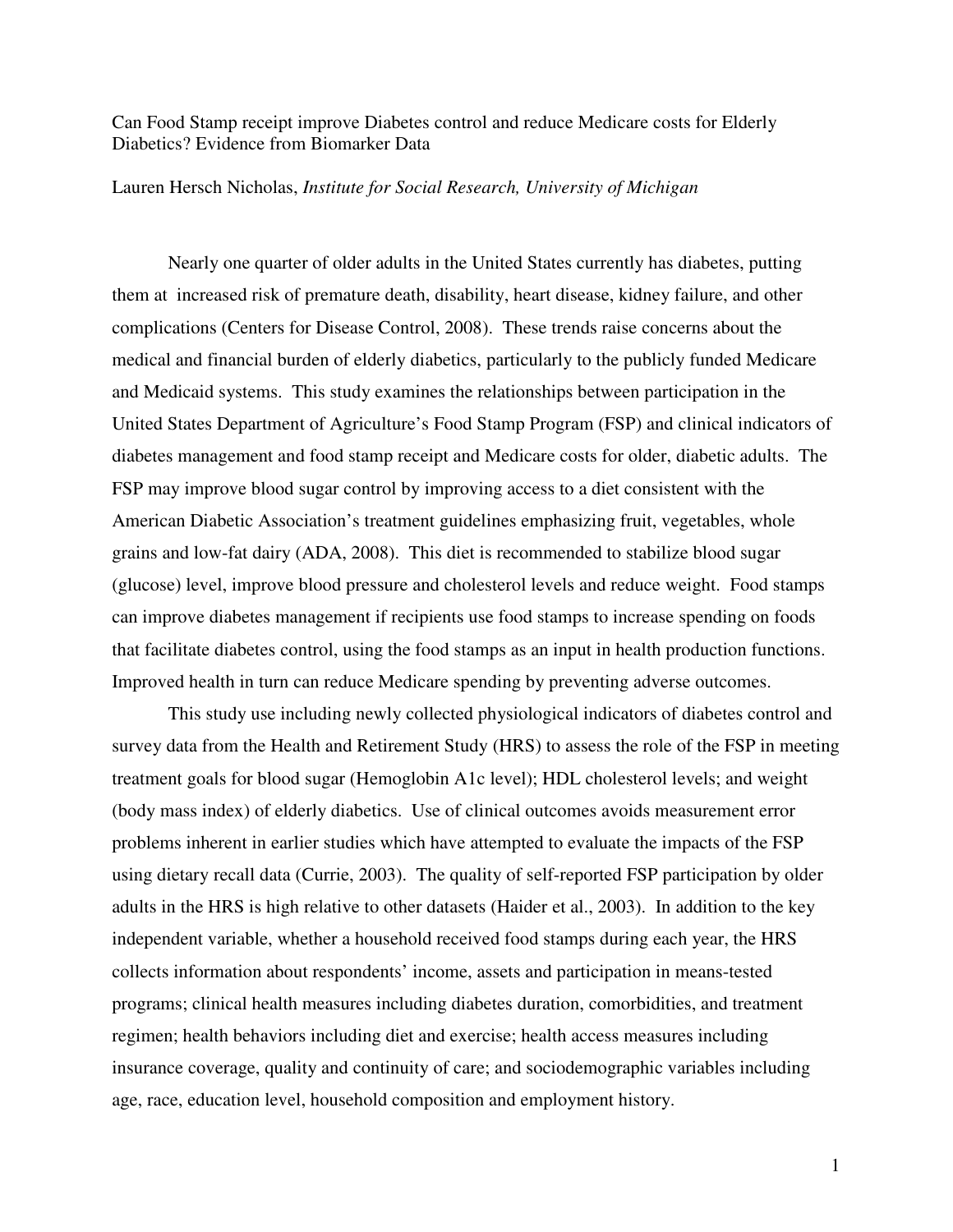Relative to other diabetics in the HRS sample, diabetic food stamp recipients are less likely to meet treatment guidelines for blood sugar and cholesterol control, though these differences are largely explained by sociodemographic characteristics.

Reduced form probit and OLS regression models will be used to examine the relationships between Food Stamp receipt and the measures of clinical compliance.

$$
Pr(TG_i = 1|F_i, X_i) = \Phi(F\alpha + X\beta)
$$
\n(1)

$$
Y_i = \gamma F_i + \delta X_i + \varepsilon_i \tag{2}
$$

where TG is an indicator equal to one if the respondent's level of each of the three dependent variables (HbA1c, HDL cholesterol and BMI) are within the ADA treatment guideline values; Y is the measured value for the dependent variables, F is an indicator of household food stamp receipt and X is a vector of demographic, income and health characteristics outlined in Table 1. Outcomes will be analyzed as dichotomous and continuous measures since food stamp receipt may affect diabetes management without pushing a patient across the recommended threshold.

Results from Models **(1)** and **(2)** will not necessarily yield causal estimates of the effect of food stamps. It is likely that other unobserved variables affect both food stamp participation and diabetes control. Several robustness checks can be used to examine the sensitivity of these results to variable specification and respondent characteristics. Take-up rates of FSP benefits are low for eligible elderly, a finding which has been difficult to explain empirically. Haider et al. (2003) present evidence that eligible non-participants are less needy than those who do enroll, though it is unknown whether this generalizes to elderly diabetics. I will compare food stamp recipients to eligible non-participants as well as those income but not asset eligible. An important component of this work will be descriptive comparisons of elderly diabetic food stamp recipients and other groups. This is an important population to understand both from a policy perspective and a research perspective to identify appropriate control groups.

Two potential identification strategies will be used to isolate causal effects of food stamp receipt. Food stamp recipients will be matched to control groups described above using propensity scores. Causal inference using propensity scores requires the assumption that observed characteristics are the only confounding covariates between food stamp receipt and diabetes control. This assumption is more likely to be satisfied using HRS data than other studies because the HRS collects detailed information about behavioral, demographic and health characteristics that are unobserved in other datasets. Sensitivity tests prescribed by Rosenbaum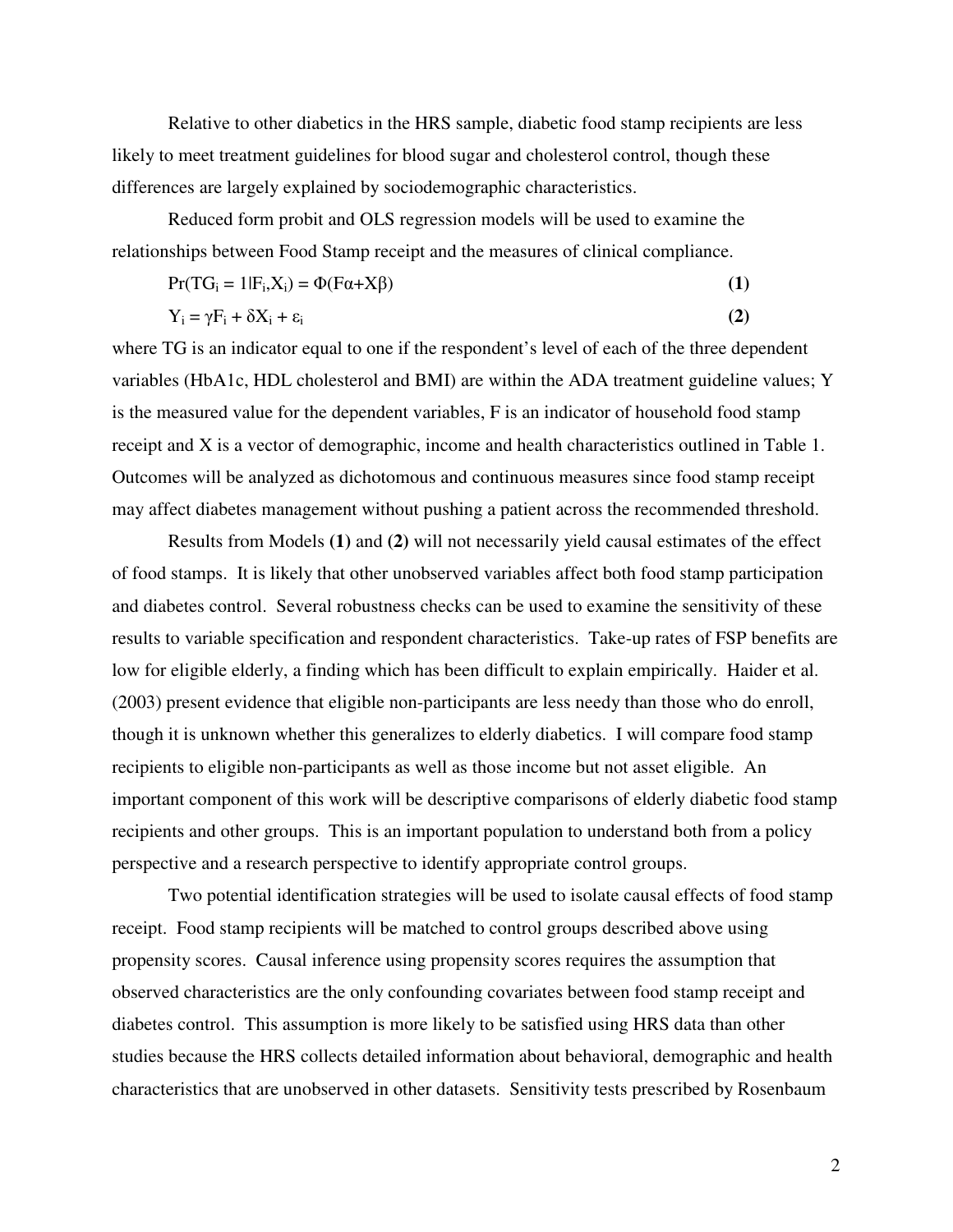(2005) will be used to estimate the size of unobserved differences between food stamp recipients and other groups that would have to be present if unobserved selection is driving initial findings.

Variation in the food stamp benefit amount for which a household qualifies provides a potential source of identification since households eligible for larger benefits are expected to be more likely to participate in the program. Currie (2003) points out that benefit amounts reflect choices made by beneficiaries such as whether to work and thus face limitations as instruments. To minimize these complications, I instrument for food stamp receipt using the maximum benefit a household would qualify for based only on Social Security income and housing costs. The latter are assumed to be fixed in the short-run, and Social Security income is governed by program formulas and laborforce decisions which occurred well in advance of decisions about food stamps and diabetes treatment.<sup>1</sup>

The second portion of the study uses HRS data from 1996-2005 merged with Medicare enrollment and utilization data for respondents who have consented to have their Medicare records released to the HRS. The sample will be limited to respondents who have already been diagnosed as diabetic in 1996 or the earliest subsequent year for which Medicare claims data are available. The sample will be limited to those who qualify for Medicare at age 65. A subset of time-varying variables defined in Table 1; food stamp participation, household income, assets, health status and conditions, and employment will be included as independent variables. The dependent variable in this regression is total Medicare spending on behalf of the individual in each year. For Fee-for-Service enrollees, this is the sum of all provider reimbursements, for managed care beneficiaries this is the annual payment to a managed care plan.

Fixed effect regression of annual Medicare spending on food stamp receipt and control variables will be estimated following

$$
S_{i,t} = \gamma F_{i,t} + \delta X_{i,t} + I + Y + \varepsilon_{i,t}
$$
\n(3)

where  $S_{i,t}$  is total Medicare spending for beneficiary i in year t, I is a vector of individual fixed effects and Y is a vector of time dummies. Other variables are as defined previously. Equation **(3)** will be estimated using several specifications of F as in the previous analysis. Propensity

 $\overline{a}$ 

 $1$  One limitation of this design is that those who take early retirement age will receive reduced monthly Social Security benefits and thus qualify for more generous food stamp benefits all else equal. This will violate the IV exclusion restriction if diabetes influences the decision to claim early benefits. This will be tested by examining those who took early benefits separately and by analyzing diabetes survey data to determine whether there is a relationship between whether the beneficiary reports that diabetes affected the decision to stop working and estimated food stamp benefit amount.